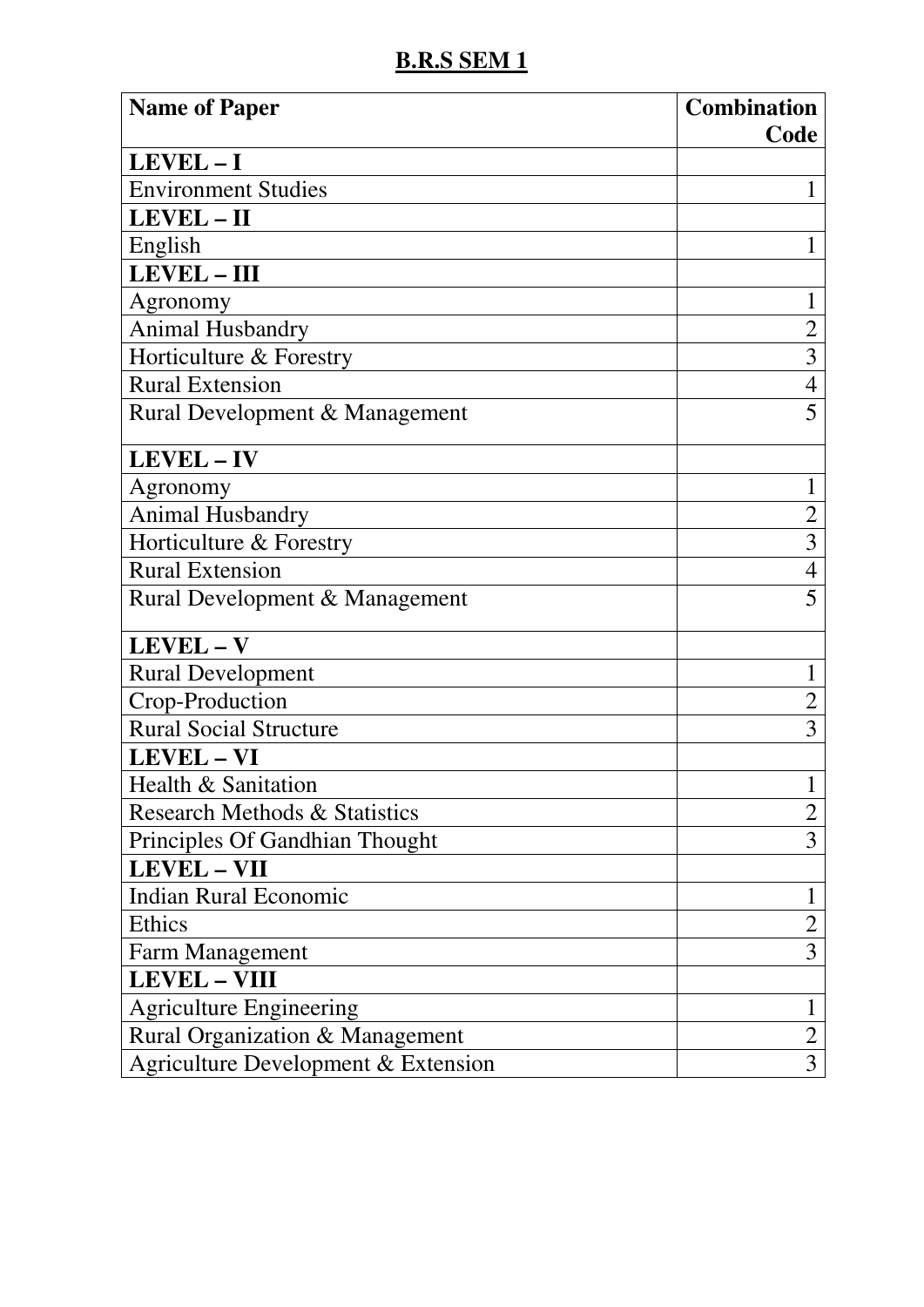| <b>Name of Paper</b>                | <b>Combination</b> |
|-------------------------------------|--------------------|
| LEVEL-I                             | Code               |
| <b>Environment Studies</b>          | 1                  |
| LEVEL-II                            |                    |
|                                     | 1                  |
| English<br>LEVEL-III                |                    |
|                                     |                    |
| Agronomy                            | 1                  |
| <b>Animal Husbandry</b>             | $\overline{2}$     |
| Horticulture & forestry             | 3                  |
| <b>Rural Extension</b>              | $\overline{4}$     |
| Rural Development & Management      | 5                  |
| LEVEL-IV                            |                    |
| Agronomy                            | 1                  |
| Animal Husbandry                    | $\overline{2}$     |
| Horticulture & forestry             | 3                  |
| <b>Rural Extension-</b>             | $\overline{4}$     |
| Rural Development & Management      | 5                  |
| LEVEL-V                             |                    |
| <b>Rural Development</b>            | 1                  |
| Crop-Production                     | $\overline{2}$     |
| <b>Rural Social Structure</b>       | 3                  |
| <b>LEVEL-VI</b>                     |                    |
| Health & Sanitation                 | $\mathbf{1}$       |
| Research Methods & Statistics       | $\overline{2}$     |
| Principles of Gandhian Thought      | 3                  |
| <b>LEVEL - VII</b>                  |                    |
| <b>Indian Rural Economic</b>        | 1                  |
| Ethics                              | $\overline{2}$     |
| Farm Management                     | 3                  |
| <b>LEVEL - VIII</b>                 |                    |
| <b>Agriculture Engineering</b>      | 1                  |
| Rural Organization & Management     | $\overline{2}$     |
| Agriculture Development & Extension | 3                  |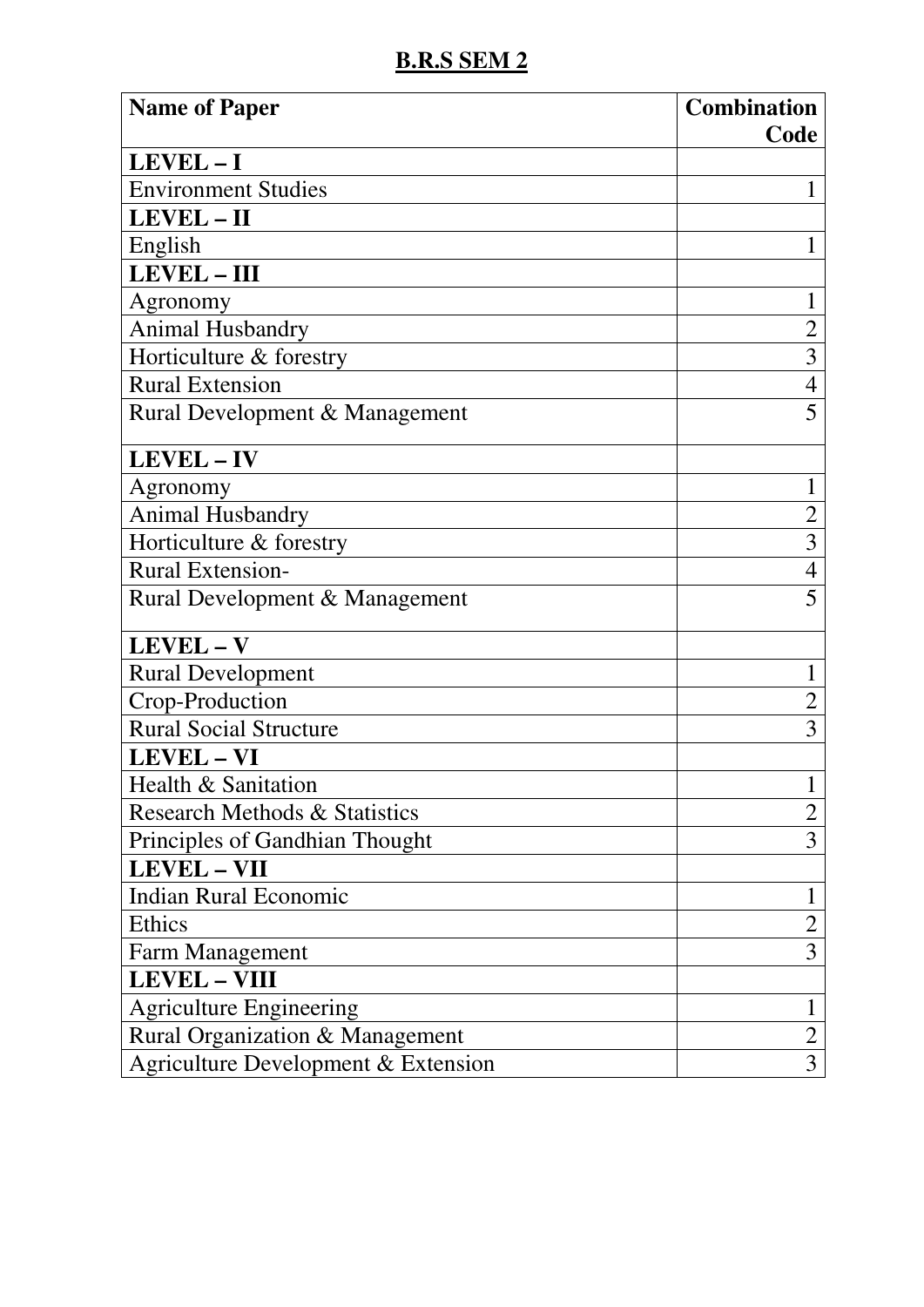| <b>Name of Paper</b>                         | <b>Combination</b> |
|----------------------------------------------|--------------------|
| LEVEL-I                                      | Code               |
| <b>Computer Education</b>                    | 1                  |
| LEVEL-II                                     |                    |
|                                              |                    |
| English                                      | 1                  |
| <b>LEVEL-III</b>                             |                    |
| Agronomy                                     | $\mathbf{1}$       |
| <b>Animal Husbandry</b>                      | $\overline{2}$     |
| Horticulture & forestry                      | $\overline{3}$     |
| <b>Rural Extension</b>                       | $\overline{4}$     |
| Rural Development & Management               | 5                  |
| LEVEL-IV                                     |                    |
| Agronomy                                     |                    |
| <b>Animal Husbandry</b>                      | $\overline{2}$     |
| Horticulture & forestry                      | 3                  |
| <b>Rural Extension-</b>                      | $\overline{4}$     |
| Rural Development & Management               | 5                  |
| LEVEL-V                                      |                    |
| Agriculture Engineering - I                  | 1                  |
| Human Growth and Development                 | $\overline{2}$     |
| <b>Rural Development in Research Study</b>   | 3                  |
| <b>LEVEL-VI</b>                              |                    |
| Social Psychology - I                        | $\mathbf{1}$       |
| <b>Disaster Management</b>                   | $\overline{2}$     |
| Fisheries                                    | 3                  |
| <b>LEVEL - VII</b>                           |                    |
| Agriculture Chemistry $-I$                   | $\mathbf{1}$       |
| Panchayatiraj - I                            | $\overline{2}$     |
| Biotechnology                                | 3                  |
| <b>LEVEL - VIII</b>                          |                    |
| Law & Rural Development $-I$                 | $\mathbf{1}$       |
| Rural Finance & Co-Operation - I             | $\overline{2}$     |
| Recent Techniques for Higher Crop Production | 3                  |